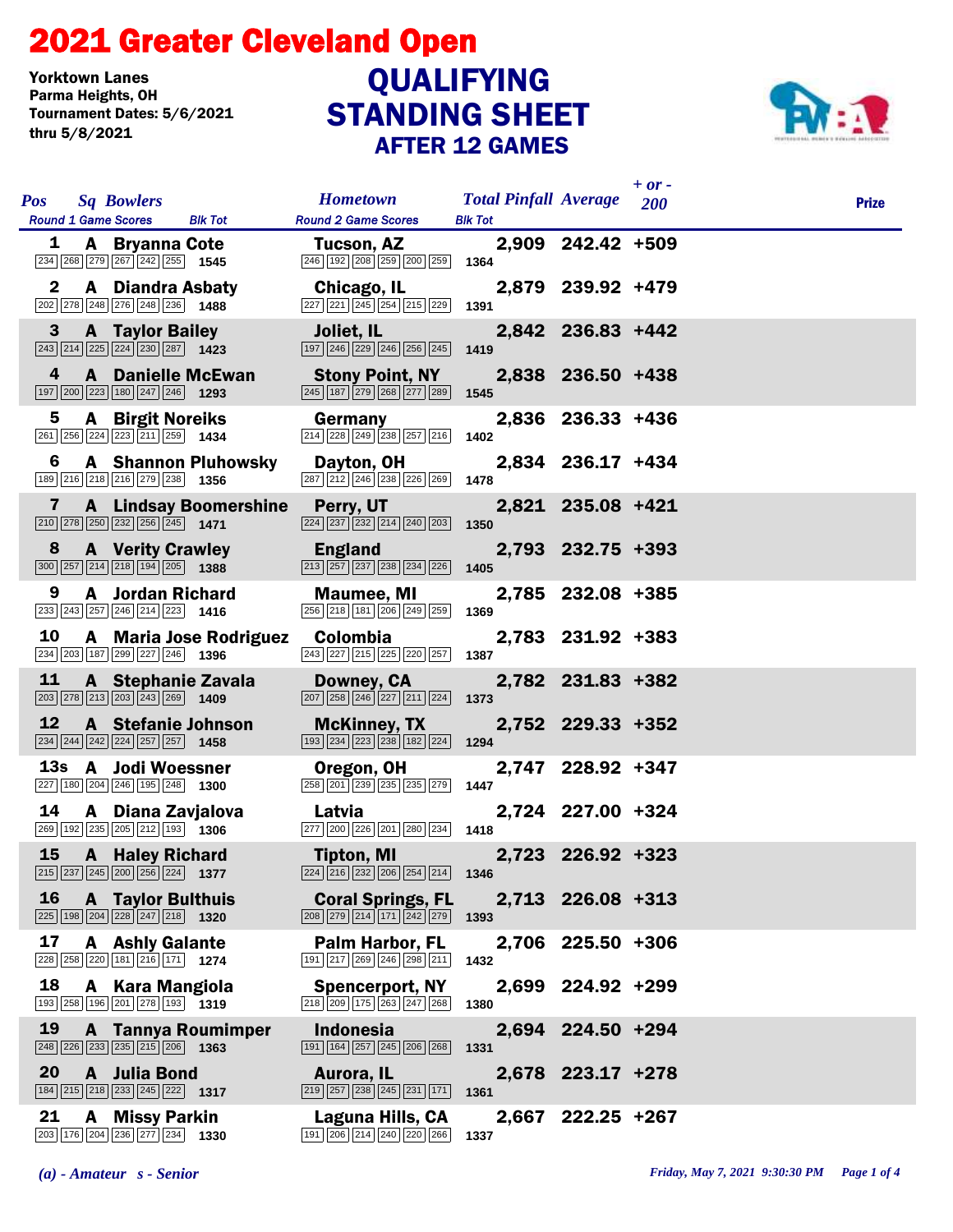|  | <b>Pos</b>      | <b>Sq Bowlers</b>                                                                                                          |                          | <b>Hometown</b>                                                                                                | <b>Total Pinfall Average</b> 200 |                   | $+ or -$ | <b>Prize</b> |
|--|-----------------|----------------------------------------------------------------------------------------------------------------------------|--------------------------|----------------------------------------------------------------------------------------------------------------|----------------------------------|-------------------|----------|--------------|
|  |                 | Round 1 Game Scores Blk Tot                                                                                                |                          | <b>Round 2 Game Scores</b>                                                                                     | <b>Blk Tot</b>                   |                   |          |              |
|  | 22              | A Kerry Smith<br>$\boxed{227}$ $\boxed{248}$ $\boxed{223}$ $\boxed{214}$ $\boxed{191}$ $\boxed{214}$ <b>1317</b>           |                          | <b>New Holland, PA</b><br>278 212 193 212 205 247                                                              | 1347                             | 2,664 222.00 +264 |          |              |
|  | 23              | <b>A</b> Clara Guerrero<br>$\boxed{233}$ $\boxed{212}$ 179 $\boxed{245}$ $\boxed{268}$ 191 1328                            |                          | <b>Colombia</b><br>237 220 179 229 245 225                                                                     | 1335                             | 2,663 221.92 +263 |          |              |
|  | 24              | <b>A</b> Gazmine Mason<br>$\boxed{225}$ $\boxed{202}$ $\boxed{266}$ $\boxed{206}$ $\boxed{239}$ $\boxed{160}$ <b>1298</b>  |                          | <b>Cranston, RI</b><br>254 217 234 248 198 213                                                                 | 1364                             | 2,662 221.83 +262 |          |              |
|  | 25              | A Dasha Kovalova<br>258 181 194 219 216 236 1304                                                                           |                          | <b>Ukraine</b><br>191 245 223 224 216 256                                                                      | 1355                             | 2,659 221.58 +259 |          |              |
|  | 26              | <b>A</b> Elise Bolton<br>247 204 213 226 215 244 1349                                                                      |                          | <b>Merritt Island, FL</b><br>217 186 213 215 208 246                                                           | 1285                             | 2,634 219.50 +234 |          |              |
|  | 27              | A Liz Kuhlkin<br>186 215 218 198 220 205 1242                                                                              |                          | <b>Schenectady, NY</b><br>213 244 225 182 258 266                                                              | 1388                             | 2,630 219.17 +230 |          |              |
|  | 28              | A Abby Ragsdale<br>$\boxed{203}$ $\boxed{239}$ $\boxed{213}$ $\boxed{245}$ $\boxed{246}$ $\boxed{253}$ <b>1399</b>         |                          | Aurora, IL<br>165 185 247 181 201 249                                                                          | 1228                             | 2,627 218.92 +227 |          |              |
|  | 29              | <b>A</b> Caitlyn Johnson<br>222 160 226 199 234 278 1319                                                                   |                          | <b>Beaumont, TX</b><br>216 248 232 226 191 191                                                                 | 1304                             | 2,623 218.58 +223 |          |              |
|  | 30              | A Rocio Restrepo<br>$\boxed{202}\boxed{223}\boxed{191}\boxed{217}\boxed{200}\boxed{226}$ 1259                              |                          | Uniontown, OH<br>$\boxed{244}\boxed{216}\boxed{256}\boxed{224}\boxed{231}\boxed{186}$ 1357                     |                                  | 2,616 218.00 +216 |          |              |
|  | 31              | <b>A</b> Kayla Crawford<br>$\boxed{226}$ $\boxed{225}$ $\boxed{268}$ $\boxed{227}$ $\boxed{256}$ $\boxed{206}$ <b>1408</b> |                          | Silvis, IL<br>$\boxed{200}$ $\boxed{200}$ $\boxed{200}$ $\boxed{176}$ $\boxed{159}$ $\boxed{258}$ <b>1193</b>  |                                  | 2,601 216.75 +201 |          |              |
|  | 32              | A Jen Higgins<br>$\boxed{277}$ 176 226 173 277 201 1330                                                                    |                          | <b>Lewis Center, OH</b><br>$\boxed{214}$ $\boxed{209}$ $\boxed{278}$ $\boxed{174}$ $\boxed{186}$ $\boxed{201}$ | 1262                             | 2,592 216.00 +192 |          |              |
|  |                 | <b>Cut Line</b>                                                                                                            | <b>Cash Line</b>         |                                                                                                                |                                  |                   |          |              |
|  | 33              | <b>A</b> Summer Jasmin<br>$\boxed{214}$ 184 $\boxed{203}$ 181 $\boxed{258}$ 266 1306                                       |                          | <b>Beckley, WV</b><br>204 235 191 184 235 232                                                                  | 1281                             | 2,587 215.58 +187 |          |              |
|  |                 | <b>A</b> Alexis Neuer<br>235 186 203 208 236 244 1312                                                                      |                          | Milton, PA<br>$\boxed{214}$ 193 208 266 191 203 1275                                                           |                                  | 2,587 215.58 +187 |          |              |
|  | 35 <sub>o</sub> | A Giselle Poss<br>$\boxed{200}$ $\boxed{205}$ 157 237 247 215 1261                                                         |                          | <b>Maitland, FL</b><br>$\boxed{170}$ $\boxed{225}$ $\boxed{247}$ $\boxed{194}$ $\boxed{236}$ $\boxed{247}$     | 1319                             | 2,580 215.00 +180 |          |              |
|  |                 | 36 A Daria Pajak<br>$\boxed{209}$ 168 203 257 217 179 1233                                                                 |                          | <b>Poland</b><br>225 224 216 206 227 246 1344                                                                  |                                  | 2,577 214.75 +177 |          |              |
|  | 37              | <b>A</b> Jody Scheerer<br>$\boxed{217}$ $\boxed{236}$ $\boxed{196}$ $\boxed{202}$ $\boxed{222}$ $\boxed{200}$ <b>1273</b>  |                          | Orlando, FL<br>176 214 204 233 225 237                                                                         | 1289                             | 2,562 213.50 +162 |          |              |
|  | 38              | 267 214 181 184 177 225 1248                                                                                               | <b>A</b> Breanna Clemmer | <b>Clover, SC</b><br>180 225 202 256 206 243                                                                   | 1312                             | 2,560 213.33 +160 |          |              |
|  | 39              | 186 182 238 247 197 179 1229                                                                                               | A Michaela Oehler (n)    | <b>Sun Prairie, WI</b><br>206 245 206 228 235 210                                                              | 1330                             | 2,559 213.25 +159 |          |              |
|  |                 | 40 A Lauren Pate<br>187 224 279 158 195 218 1261                                                                           |                          | <b>Inver Grove, MN</b><br>257 204 200 213 224 193                                                              | 1291                             | 2,552 212.67 +152 |          |              |
|  | 41              | <b>A</b> Josie Barnes<br>246 228 217 187 180 200 1258                                                                      |                          | Hermitage, TN<br>191 214 189 234 227 230                                                                       | 1285                             | 2,543 211.92 +143 |          |              |
|  | 42              | <b>A</b> Kayla Bandy<br>$\boxed{221}$ $\boxed{207}$ $\boxed{206}$ $\boxed{210}$ $\boxed{244}$ $\boxed{215}$ <b>1303</b>    |                          | Wichita, KS<br>172 184 234 187 216 238                                                                         | 1231                             | 2,534 211.17 +134 |          |              |
|  | 43              | A Kasey Eaton (n)<br>$\boxed{246}$ 184 187 244 190 278 1329                                                                |                          | Wyoming, MI<br>160 192 180 238 255 177                                                                         | 1202                             | 2,531 210.92 +131 |          |              |
|  | 44              | <b>A</b> Heather D'Errico<br>$\boxed{240}$ 182 $\boxed{215}$ 223 238 226 1324                                              |                          | Rochester, NY<br>205 182 205 158 192 262                                                                       | 1204                             | 2,528 210.67 +128 |          |              |
|  | 45              | <b>A</b> Erin McCarthy<br>216 192 258 258 204 223 1351                                                                     |                          | <b>Elkhorn, NE</b><br>191 184 191 215 188 199                                                                  | 1168                             | 2,519 209.92 +119 |          |              |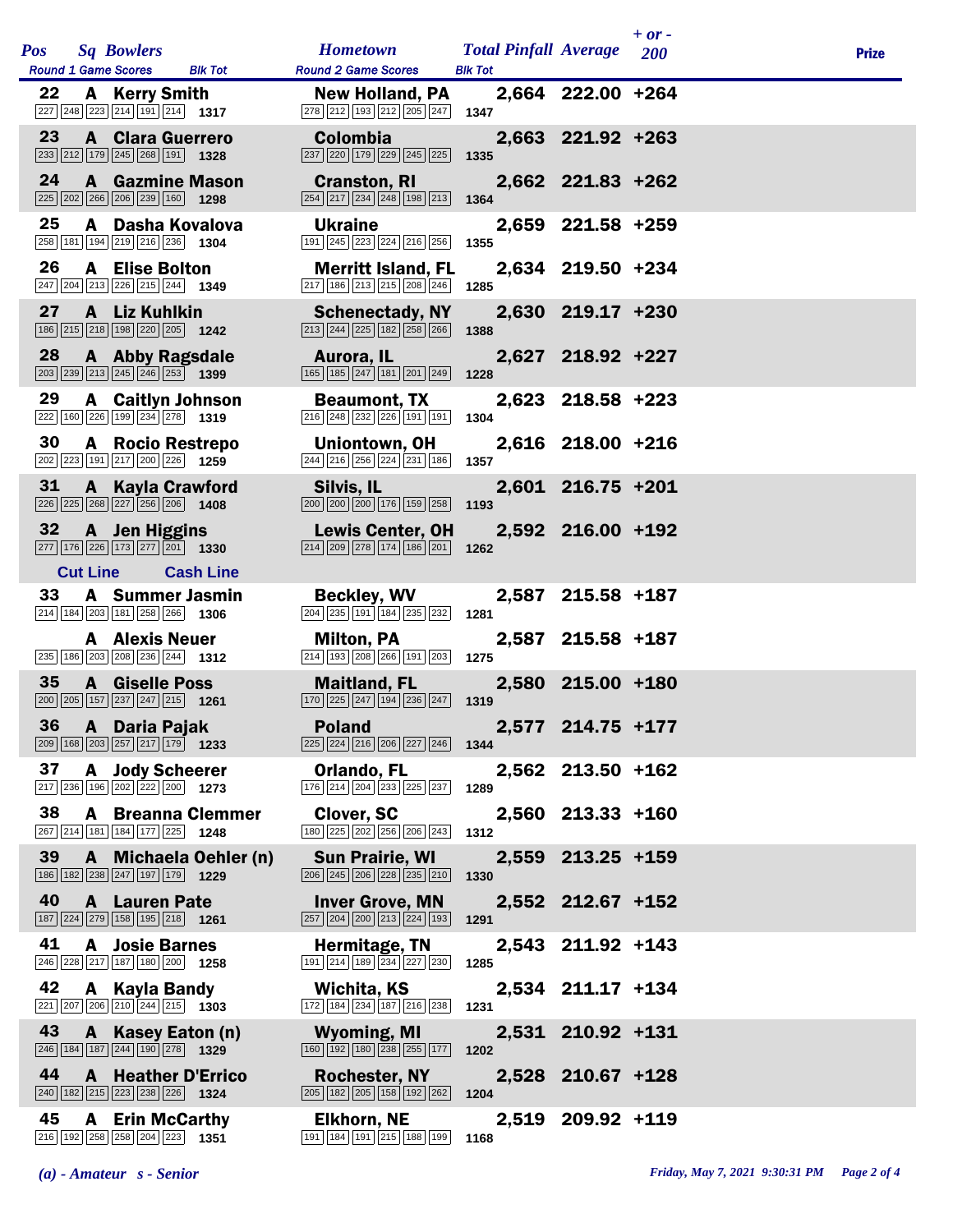| <b>Pos</b> | <b>Sq Bowlers</b>                                                                                                                                         |                                   | <b>Hometown</b>                                                                                                                        | <b>Total Pinfall Average</b> |                   | $+$ or $-$<br>200 | <b>Prize</b> |
|------------|-----------------------------------------------------------------------------------------------------------------------------------------------------------|-----------------------------------|----------------------------------------------------------------------------------------------------------------------------------------|------------------------------|-------------------|-------------------|--------------|
| 46         | <b>Round 1 Game Scores</b><br><b>A</b> Valerie Bercier<br>$\boxed{223}$ $\boxed{247}$ $\boxed{196}$ $\boxed{232}$ $\boxed{191}$ $\boxed{214}$ <b>1303</b> | <b>Blk Tot</b>                    | <b>Round 2 Game Scores</b><br>Muskegon, MI<br>206 216 213 193 189 180                                                                  | <b>Blk Tot</b><br>1197       | 2,500 208.33 +100 |                   |              |
|            | $\boxed{201}$ $\boxed{233}$ $\boxed{197}$ $\boxed{269}$ $\boxed{223}$ $\boxed{213}$ <b>1336</b>                                                           | <b>s</b> A Carolyn Dorin-Ballard  | Keller, TX<br>211 217 159 134 208 235                                                                                                  | 1164                         | 2,500 208.33 +100 |                   |              |
| 48         | $\boxed{224}$ $\boxed{227}$ $\boxed{235}$ $\boxed{222}$ $\boxed{194}$ $\boxed{202}$ <b>1304</b>                                                           | A Melissa Brenders (n)            | Parma, OH<br>184 168 233 163 233 210                                                                                                   | 1191                         | 2,495 207.92      | $+95$             |              |
| 49         | A Rina Sabo<br>185 215 214 207 222 211 1254                                                                                                               |                                   | <b>Bennett, CO</b><br>211 204 200 218 170 204                                                                                          | 1207                         | 2,461 205.08      | $+61$             |              |
| 50         | A Amanda Vermilyea<br>268 189 215 216 174 183 1245                                                                                                        |                                   | <b>Apple Valley, MN</b><br>225 163 196 236 169 215                                                                                     | 1204                         | 2,449 204.08      | $+49$             |              |
| 51         | A Estefania Cobo<br>226 202 228 202 256 219 1333                                                                                                          |                                   | North Richland Hills, T2,445 203.75<br>$\boxed{127}$ $\boxed{170}$ $\boxed{199}$ $\boxed{200}$ $\boxed{233}$ $\boxed{183}$ <b>1112</b> |                              |                   | $+45$             |              |
| 52         | $\boxed{228}$ 196 185 245 236 176 1266                                                                                                                    | A Melissa Kammerer (n)            | <b>Staten Island, NY</b><br>195 192 193 203 182 213                                                                                    | 1178                         | 2,444 203.67      | $+44$             |              |
| 53         | <b>A</b> Jennifer Hocurscak<br>184 202 234 198 173 185 1776                                                                                               |                                   | Orange, CT<br>191 213 234 190 222 213                                                                                                  | 1263                         | 2,439 203.25      | $+39$             |              |
| 54         | A Sandra Gongora<br>189 168 188 242 222 193 1202                                                                                                          |                                   | <b>Mexico</b><br>165 202 212 235 213 206                                                                                               | 1233                         | 2,435 202.92      | $+35$             |              |
| 55         | A Jada Horn (n)<br>184 176 212 237 205 201 1215                                                                                                           |                                   | <b>Memphis, TN</b><br>208 181 217 222 178 203                                                                                          | 1209                         | 2,424 202.00      | $+24$             |              |
| 56         | A Kayla Starr (n)<br>$\boxed{216}$ $\boxed{215}$ $\boxed{195}$ $\boxed{202}$ $\boxed{181}$ $\boxed{216}$ <b>1225</b>                                      |                                   | <b>Crofton, MD</b><br>159 178 183 222 236 206                                                                                          | 1184                         | 2,409 200.75      | $+9$              |              |
| 57         | <b>A</b> Jacqueline Evans<br>164 236 236 148 205 203 1192                                                                                                 |                                   | Acton, MA<br>174 172 255 194 186 226                                                                                                   | 1207                         | 2,399 199.92      | $-1$              |              |
| 58         | A Maria Bulanova<br>202 212 182 202 180 195 1173                                                                                                          |                                   | Russia<br>215 168 184 216 236 204                                                                                                      | 1223                         | 2,396 199.67      | $-4$              |              |
| 59         | A Karli VanDuinen (n)<br>201 182 212 157 201 176 1129                                                                                                     |                                   | New Era, MI<br>$\boxed{202}$ $\boxed{212}$ $\boxed{212}$ $\boxed{190}$ $\boxed{210}$ $\boxed{224}$                                     | 2,379<br>1250                | 198.25            | $-21$             |              |
| 60         | A Liz Johnson<br>185 201 143 198 171 191 1089                                                                                                             |                                   | Niagara Falls, NY<br>248 225 195 186 215 208 1277                                                                                      |                              | 2,366 197.17      | $-34$             |              |
| 61         | <b>A</b> Shanna Chepelsky<br>$\boxed{211}$ $\boxed{204}$ $\boxed{192}$ $\boxed{184}$ $\boxed{195}$ $\boxed{227}$ <b>1213</b>                              |                                   | East Rochester, NY<br>225 149 267 161 173 176 1151                                                                                     |                              | 2,364 197.00      | $-36$             |              |
| 62         | <b>A</b> Danielle Knittle<br>189 165 196 176 210 204 1140                                                                                                 |                                   | <b>State College, PA</b><br>233 143 235 184 179 234                                                                                    | 1208                         | 2,348 195.67      | $-52$             |              |
| 63         | <b>A</b> Christina Hartl<br>$\boxed{229}$ $\boxed{213}$ $\boxed{157}$ $\boxed{192}$ $\boxed{160}$ $\boxed{211}$ <b>1162</b>                               |                                   | Ephrata, PA<br>$\boxed{222}$ 191 167 232 182 175                                                                                       | 1169                         | 2,331 194.25      | $-69$             |              |
| 64         | $\boxed{188}$ $\boxed{170}$ $\boxed{160}$ $\boxed{227}$ $\boxed{195}$ $\boxed{233}$ <b>1173</b>                                                           | A Anggie Ramirez-Perea Austin, TX | $\boxed{222}$ $\boxed{180}$ $\boxed{163}$ $\boxed{185}$ $\boxed{159}$ $\boxed{190}$                                                    | 1099                         | 2,272 189.33 -128 |                   |              |
| 65         | <b>A</b> Brianna Andrew<br>197 158 159 189 236 195 1134                                                                                                   |                                   | <b>Grand Rapids, MI</b><br>202 214 168 192 154 183                                                                                     | 2,247<br>1113                | $187.25 - 153$    |                   |              |
| 66         | <b>A</b> Jill Creamer<br>$\boxed{113}$ 183 147 202 224 183 1052                                                                                           |                                   | Folsom, CA<br>161 199 174 202 228 214                                                                                                  | 2,230<br>1178                | $185.83 - 170$    |                   |              |
| 67         | A Lexus Petrich (n)<br>$\boxed{157}$ 190 161 241 244 187 1180                                                                                             |                                   | Youngstown, OH<br>174 174 119 157 230 169                                                                                              | 2,203<br>1023                | $183.58 - 197$    |                   |              |
| 68         | A Danielle Young (n)<br>179 185 194 190 217 198 1163                                                                                                      |                                   | Loves Park, IL<br>148 172 149 186 173 203                                                                                              | 1031                         | 2,194 182.83 -206 |                   |              |
| 69         | <b>A</b> Ashley Scott<br>186 192 197 183 196 198 1152                                                                                                     |                                   | <b>Chesapeake, VA</b><br>178 167 181 183 176 142                                                                                       | 1027                         | 2,179 181.58 -221 |                   |              |